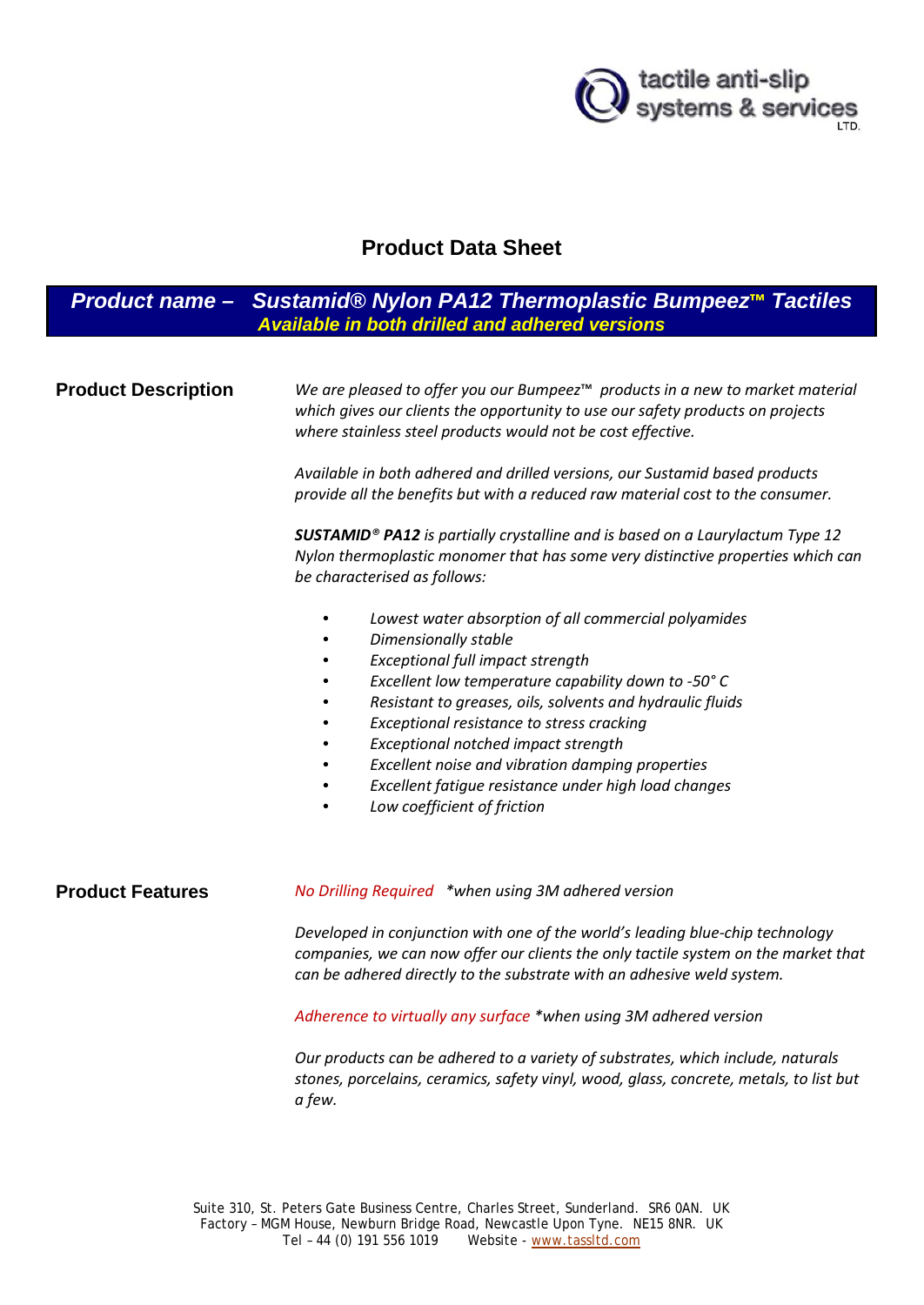

## **Product Features** *Anti-slip properties*

*All of our anti-slip resins come with a host of data sheets, test results, safety sheets and industry endorsements.*

### *Colour co-ordination*

*Our anti-slip products are available in a wide range of colours including luminous. This enables our products to be applied into areas that require exact colour specifications such as red tactiles for controlled crossing and buff tactiles for drop kerbs etc.*

### *Speed of installation*

*Time is money !. We understand the problems caused through project timescales as well as the expense of platform down times and traffic management. Our systems are designed to be installed quickly, quietly and most of all efficiently, with little or no project disruption.*

#### *Environmentally friendly*

*Our Bumpeez*™ *system uses almost two thirds less raw materials than the traditional drilled system and also requires no power tools for installation. The energy savings in machining time alone is far reaching, vastly reducing the carbon footprint from a manufacturing and installation point of view.*

### *Heath & Safety*

*Our luminous range of tactiles, enable the finished installation area to be used in cases of power cuts and emergency without any external power source.*

#### *Heat dissipation*

*A recent report by the RNIB advised that standard stainless steel tactiles were causing distress to a number of guide-dogs due to heat conductivity when in direct sunlight. Our patented systems do not have this heat dissipation problem.*

### *Quality control*

*Working to an ISO standard, all our products are continually monitored for quality. All raw materials are fully traceable to UK sources.*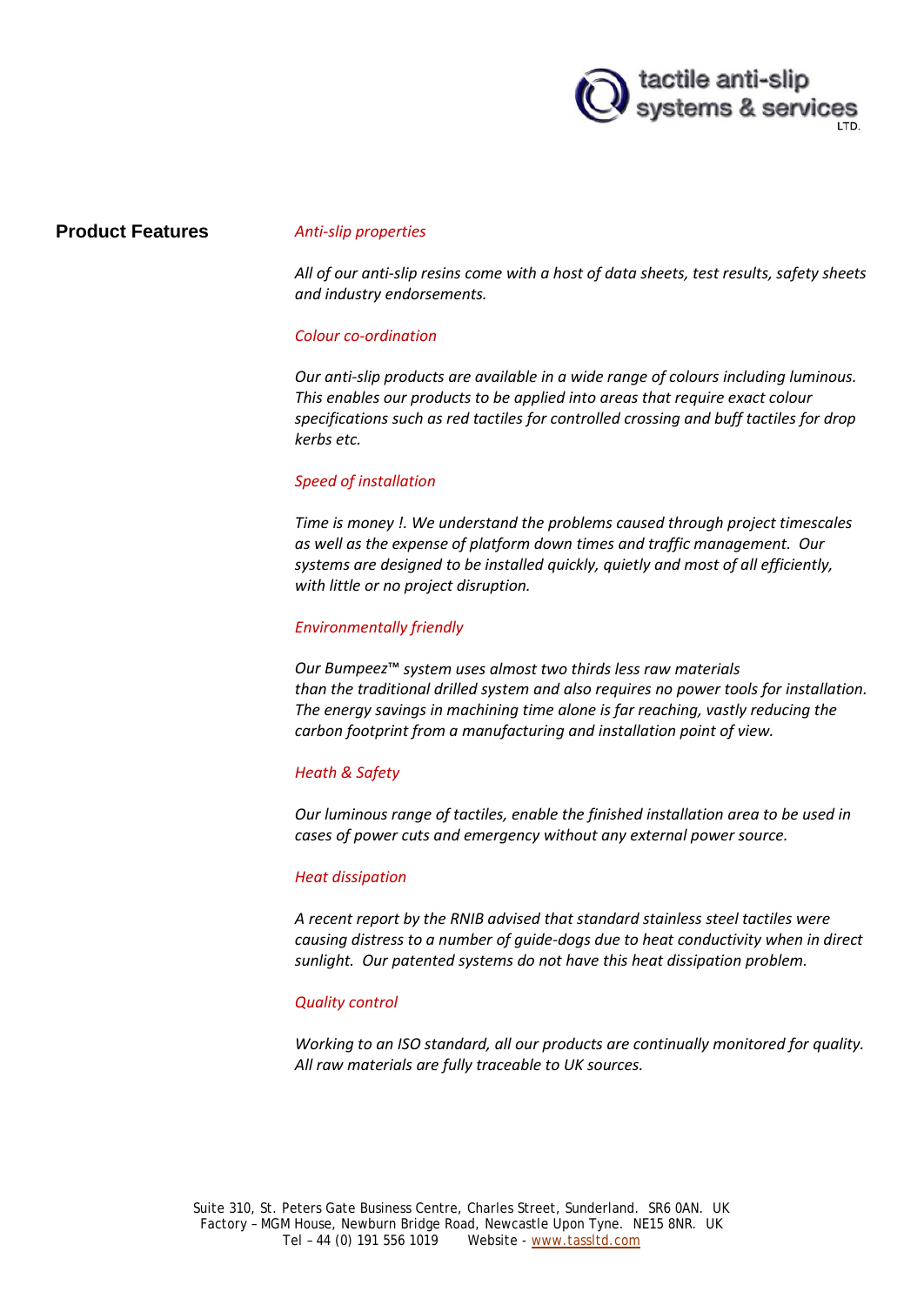

# Sustamid Nylon Bumpeez™ Tactile Range



## **Sustamid Nylon colour availability**

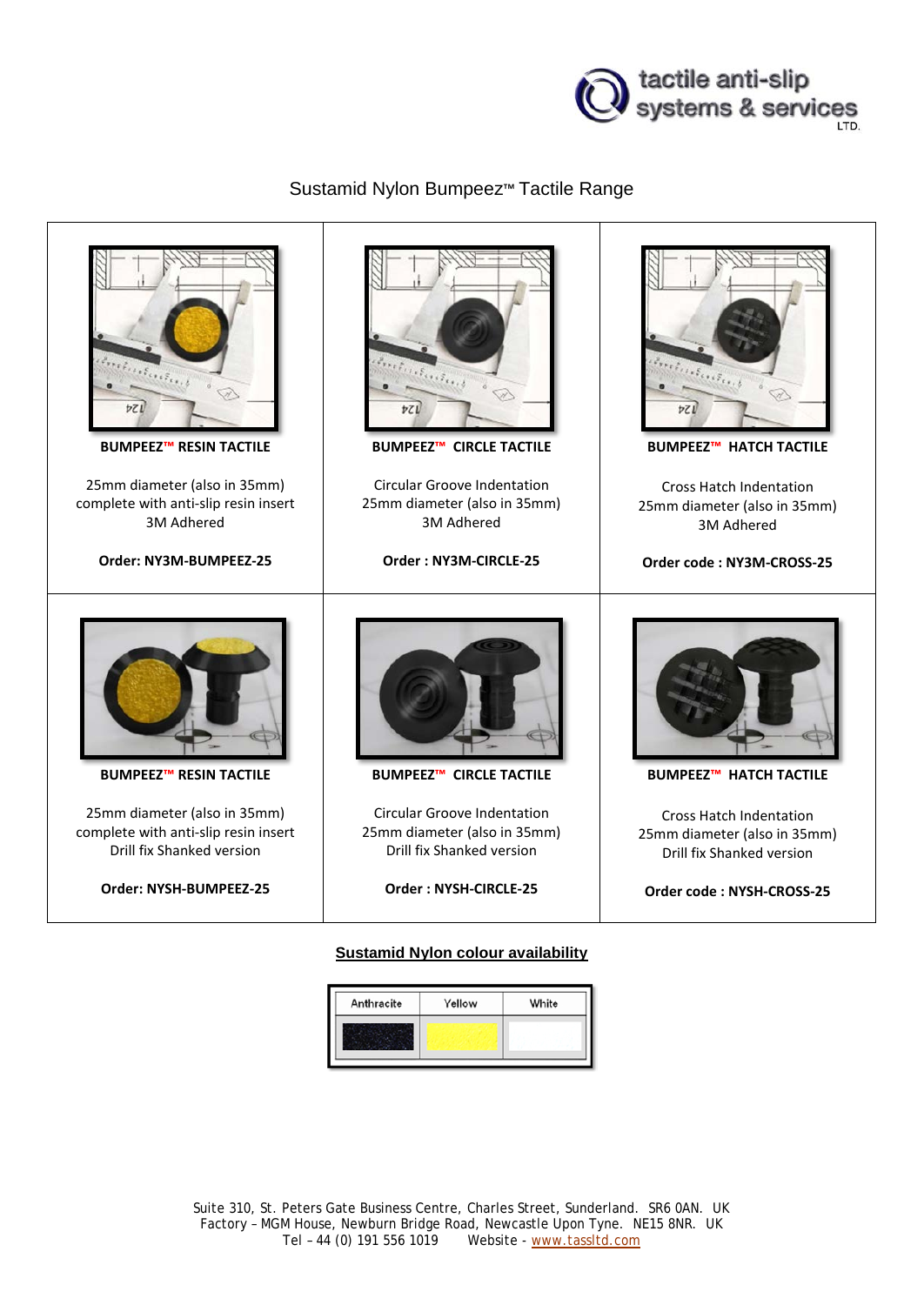

## **Bumpeez**™ **anti-slip resin stocked colour range**

| Anthracite | Grev | Red Brown | <b>Beige</b> | Yellow | White | Neon |
|------------|------|-----------|--------------|--------|-------|------|
|            |      |           |              |        |       |      |

**Below show the patented design specification for studs that encompass our TASS R11 anti-slip resins.**



Suite 310, St. Peters Gate Business Centre, Charles Street, Sunderland. SR6 0AN. UK Factory - MGM House, Newburn Bridge Road, Newcastle Upon Tyne. NE15 8NR. UK<br>Tel - 44 (0) 191 556 1019 Website - www.tassltd.com Website - www.tassltd.com